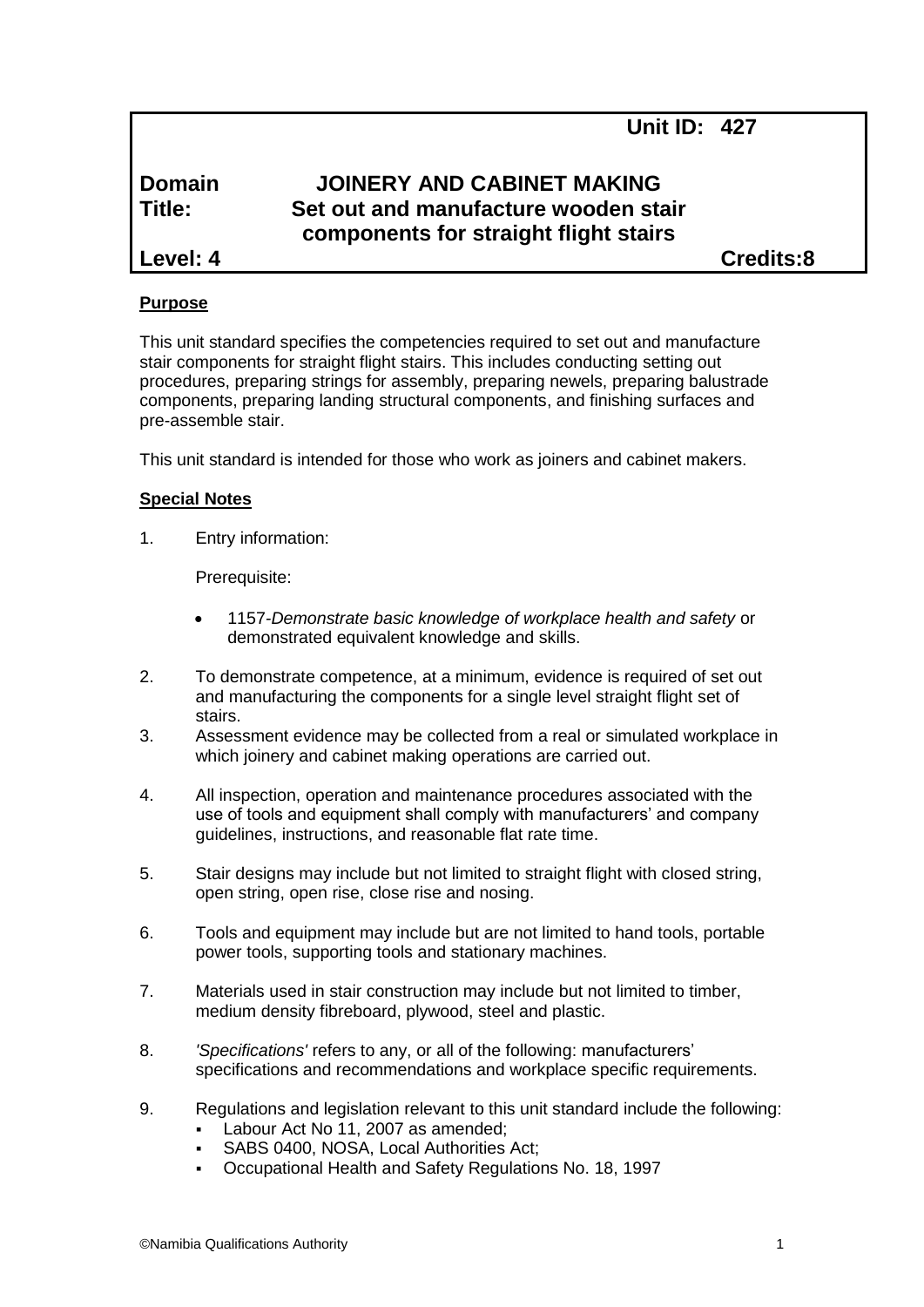#### and all subsequent amendments.

#### **Quality Assurance Requirements**

This unit standard and others within this subfield may be awarded by institutions which meet the accreditation requirements set by the Namibia Qualifications Authority and the Namibia Training Authority and which comply with the national assessment and moderation requirements. Details of specific accreditation requirements and the national assessment arrangements are available from the Namibia Qualifications Authority on [www.namqa.org](http://www.namqa.org/) and the Namibia Training Authority on [www.nta.com.na.](http://www.nta.com.na/)

## **Elements and Performance Criteria**

#### **Element 1: Conduct setting out procedures**

#### **Performance criteria**

- 1.1 Tools and equipment are selected to carry out processes consistent with job requirements.
- 1.2 Steel Square and pitch board are prepared to set out stair pitch.
- 1.3 Strings are set out to show lengths for junctions with newels and landings.
- 1.4 Floors or landing height relationships with allowances for floor discrepancies are marked on newels.
- 1.5 Newels are set out to show positions of strings to determine position of treads, riser, flooring, joists, bearers and handrails.

#### **Element 2: Prepare strings for assembly**

#### **Performance criteria**

- 2.1 String set outs for treads and risers are checked.
- 2.2 Waste from housing cuts are removed to set out and required depth.
- 2.3 Grooves or mortises to receive balusters run are carried out.
- 2.4 Open strings are cut to set out shape for treads, risers and wedges.
- 2.5 Ends of strings are cut to set out requirements for junction with newels/landing or left long for on-site fitting.
- 2.6 Strings are marked for identification in line with workplace procedures.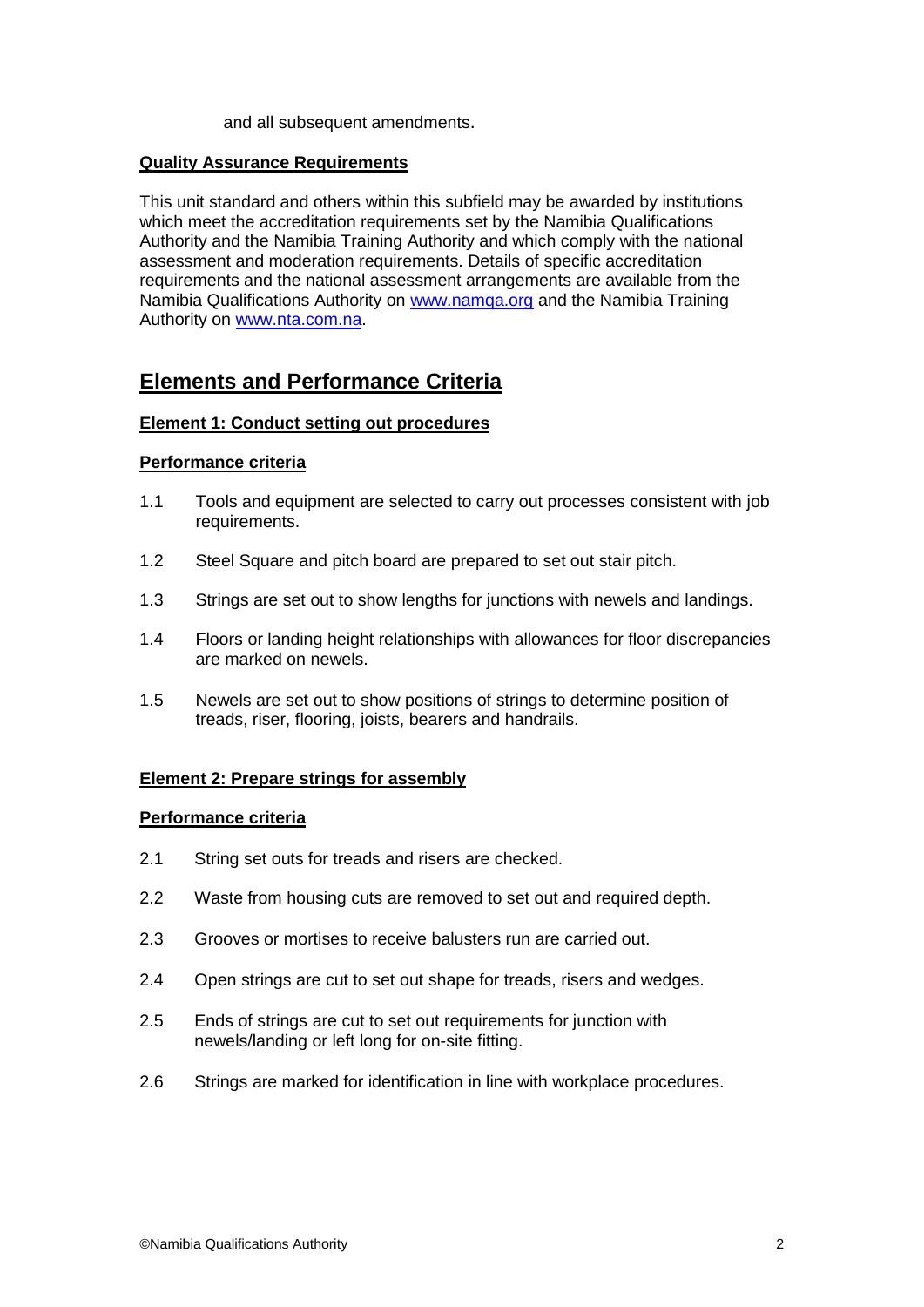## **Element 3: Prepare newels**

## **Performance criteria**

- 3.1 Newel set out is checked for work requirements with tread nosing marked.
- 3.2 Housings are cut and made accurately to set out and required depth.
- 3.3 Mortises to receive strings and handrail are cut to set out and specified depth.
- 3.4 Head of newel are cut and finished to specified finish.
- 3.5 Newels are marked for identification.

## **Element 4: Prepare balustrade components**

## **Performance criteria**

- 4.1 Handrail is prepared to shape with groove run for balusters.
- 4.2 Mortises in handrail for balusters are made.
- 4.3 Balusters are cut to design length.
- 4.4 Handrails are cut to design length.

## **Element 5: Prepare landing structural components**

## **Performance criteria**

- 5.1 Bearers are cut to length and allowance for on-site fitting.
- 5.2 Joists are cut to length and allowance for on-site fitting.
- 5.3 Flooring boards and nosing are cut to length allowable for fitting on-site.

## **Element 6: Finish surfaces and pre-assemble stair**

## **Performance criteria**

- 6.1 Exposed surfaces of components are sanded to specifications for finish.
- 6.2 Component parts are checked to ensure that they fit to specification.
- 6.3 Component parts are preassembled to ensure stair will assemble appropriately.
- 6.4 Components are handled with care to avoid damage.